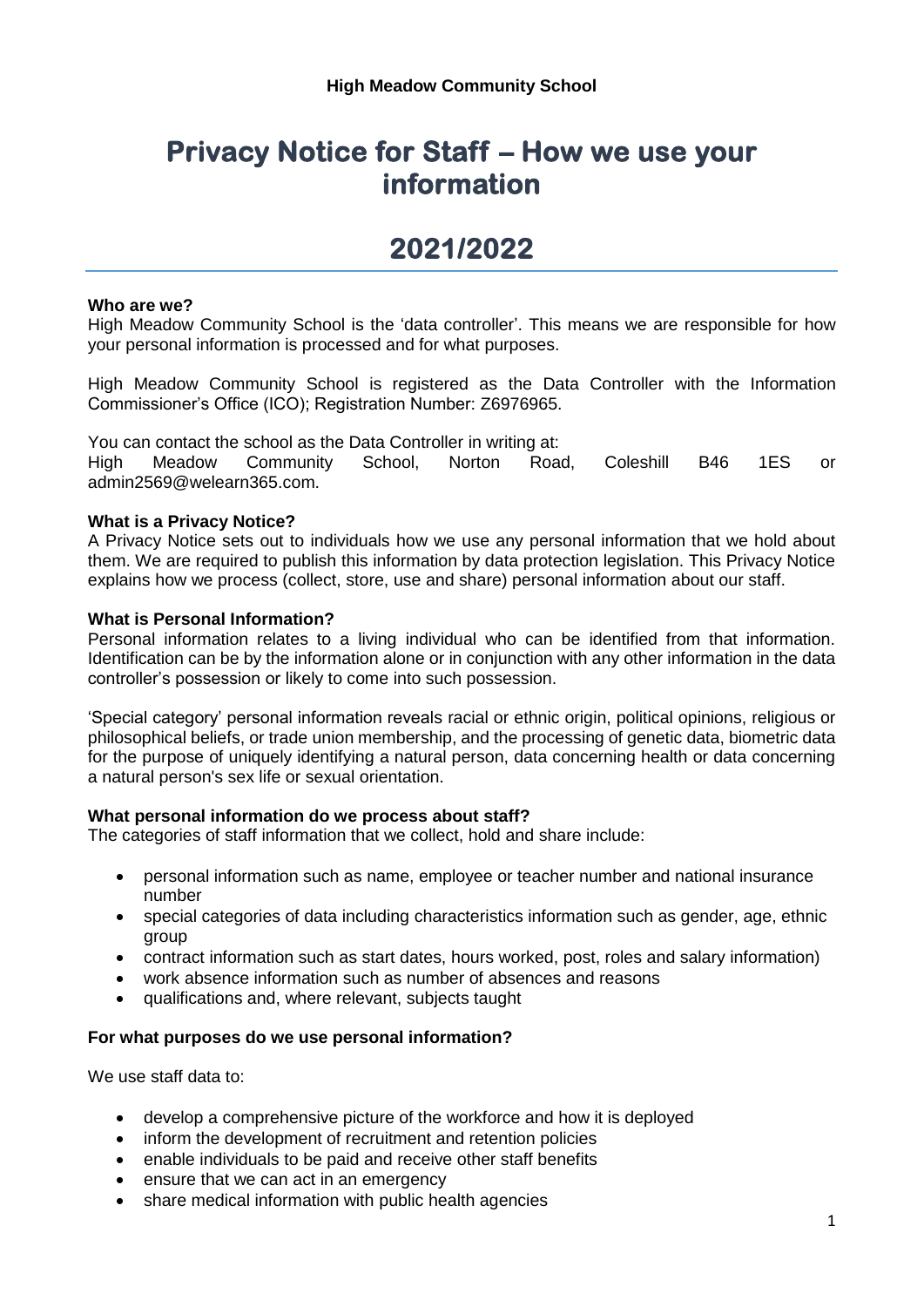# **Collecting staff information**

Whilst the majority of staff information you provide to us is mandatory, some of it is provided to us on a voluntary basis. In order to comply with the General Data Protection Regulation, we will inform you whether you are required to provide certain staff information to us or if you have a choice in this.

## **What are the legal reasons for us to process your personal information?**

We are required to process personal information in accordance with data protection legislation and only do so when the law allows us to. Data Protection law sets out the lawful reasons we have to process your personal information and these are as follows:

# **1) To comply with the law**

We collect and use general purpose staff information in order to meet certain legal requirements and legal obligations placed upon the school by UK law. We therefore have the right to process your personal information for such purposes without the need to obtain your consent.

Details of the type of processing that we must undertake, the personal data that is processed, the legislation which requires us to do so and who we may share this information with is set out in Table 1.

# **2) To protect someone's vital interests**

We are able to process personal information when there is an emergency and/or where a person's life is in danger.

Details of the type of processing that we may undertake on this basis and who we may share that information is set out in Table 2.

## **3) With the consent of the individual to whom that information 'belongs'**

Whilst much of the personal information is processed in accordance with a legal requirement, there is some personal information that we can only process when we have your consent to do so. In these circumstances, we will provide you with specific and explicit information regarding the reasons the data is being collected and how the data will be used.

Details of the type of processing that we may undertake on this basis and who we may share that information is set out in Table 3.

# **4) To perform a public task**

It is a day-to-day function of the school to ensure that staff members receive the training and support they require. Much of this work is not set out directly in any legislation but it is deemed to be necessary in order to ensure that staff are properly supported and able to do their job.

Details of the type of processing that we may undertake on this basis and who we may share that information is set out in Table 4.

## **5) To comply with a contract we have with you or because you have asked us to take specific steps before entering into a contract**

We are able to process personal information in order to comply with the contract that we have with you.

Details of the type of processing that we may undertake on this basis and who we may share that information is set out in Appendix 5.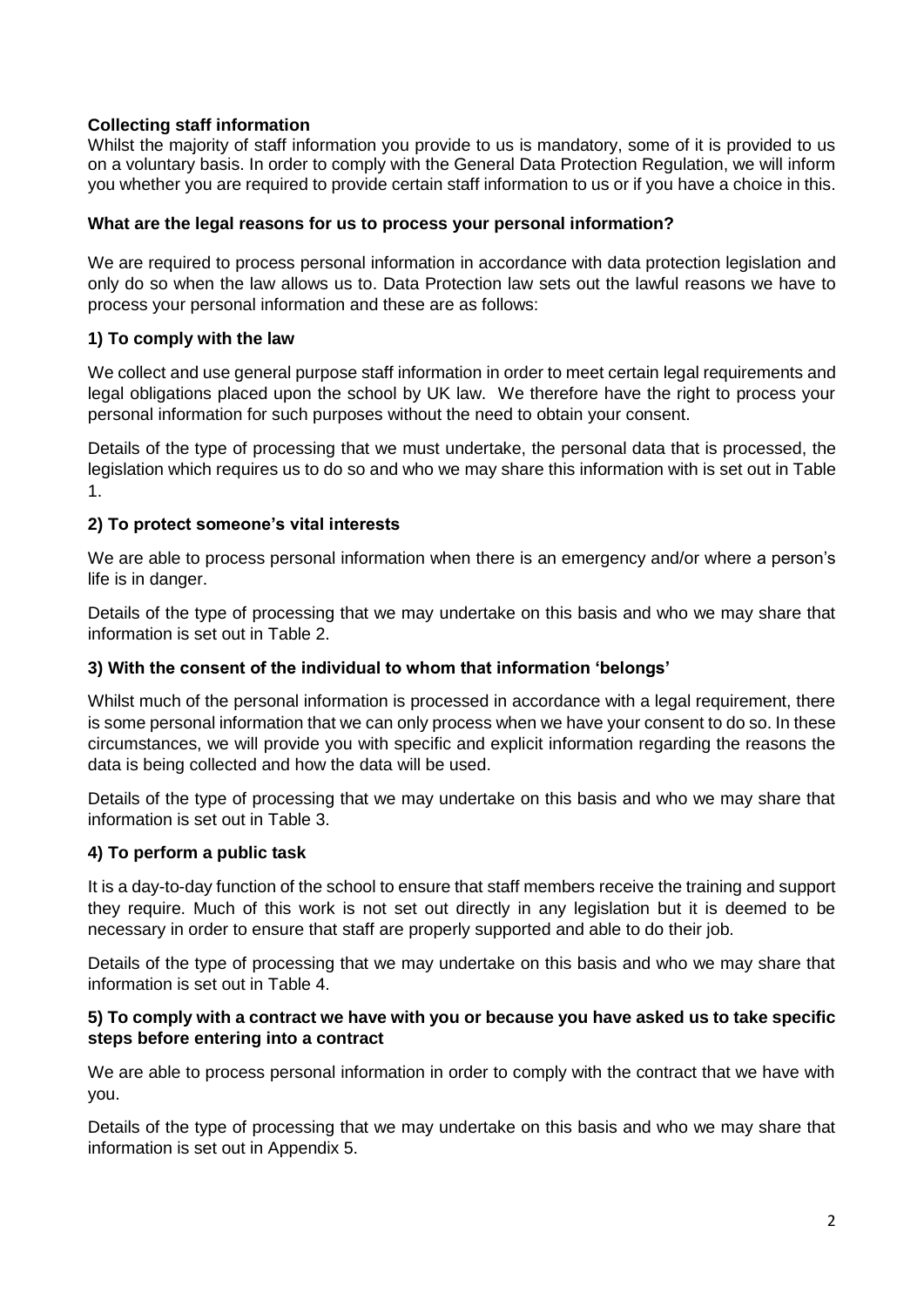# **Special category personal information**

In order to process 'special category' data, we must be able to demonstrate how the law allows us to do so. In additional to the lawful reasons above, we must also be satisfied that ONE of the following additional lawful reasons applies:

- 1) Explicit consent of the data subject
- 2) Necessary for carrying out obligations and exercising specific rights in relation to employment and social security and social protection law
- 3) Processing relates to personal data which is manifestly made public by the data subject
- 4) Necessary for establishing, exercising or defending legal claims
- 5) Necessary for reasons of substantial public interest
- 6) Necessary for preventive or occupational medicine, or for reasons of public interest in the area of public health
- 7) Necessary for archiving, historical research or statistical purposes in the public interest

The lawful reasons for each type of sensitive category personal information that we process is set out in the tables attached.

## **Who might we share your information with?**

We routinely share staff information with:

- our local authority
- the Department for Education (DfE)
- Local Public Health Team
- NHS Test and Trace

We do not share information about our staff unless the law and our policies allow us to do so.

## **NHS Test and Trace/Public Health Agencies:**

It may be necessary for us to share limited information with the above agencies in the event that an individual tests positive for Coronavirus, or it there is a Coronavirus outbreak. This will enable to the named agencies to liaise with families to provide advice and support, and to take appropriate steps in responding to an outbreak. You have the right to object to the sharing of information with such agencies. This is not an absolute right and will be assessed on a case by case basis.

Please refer to the tables for information about what personal information is shared with which specific third parties.

#### **What do we do with your information?**

All personal information is held in a manner which is compliant with Data Protection legislation. Personal information is only processed for the purpose it was collected. The school monitors the personal information it processes and will only share personal information with a third party if it has a legal basis to do so (as set out above).

#### **How long do we keep your information for?**

In retaining personal information, the school complies with the Retention Schedules provided by the Information Record Management Society. The schedules set out the Statutory Provisions under which the school are required to retain the information.

A copy of those schedules can be located using the following link: <http://irms.org.uk/page/SchoolsToolkit>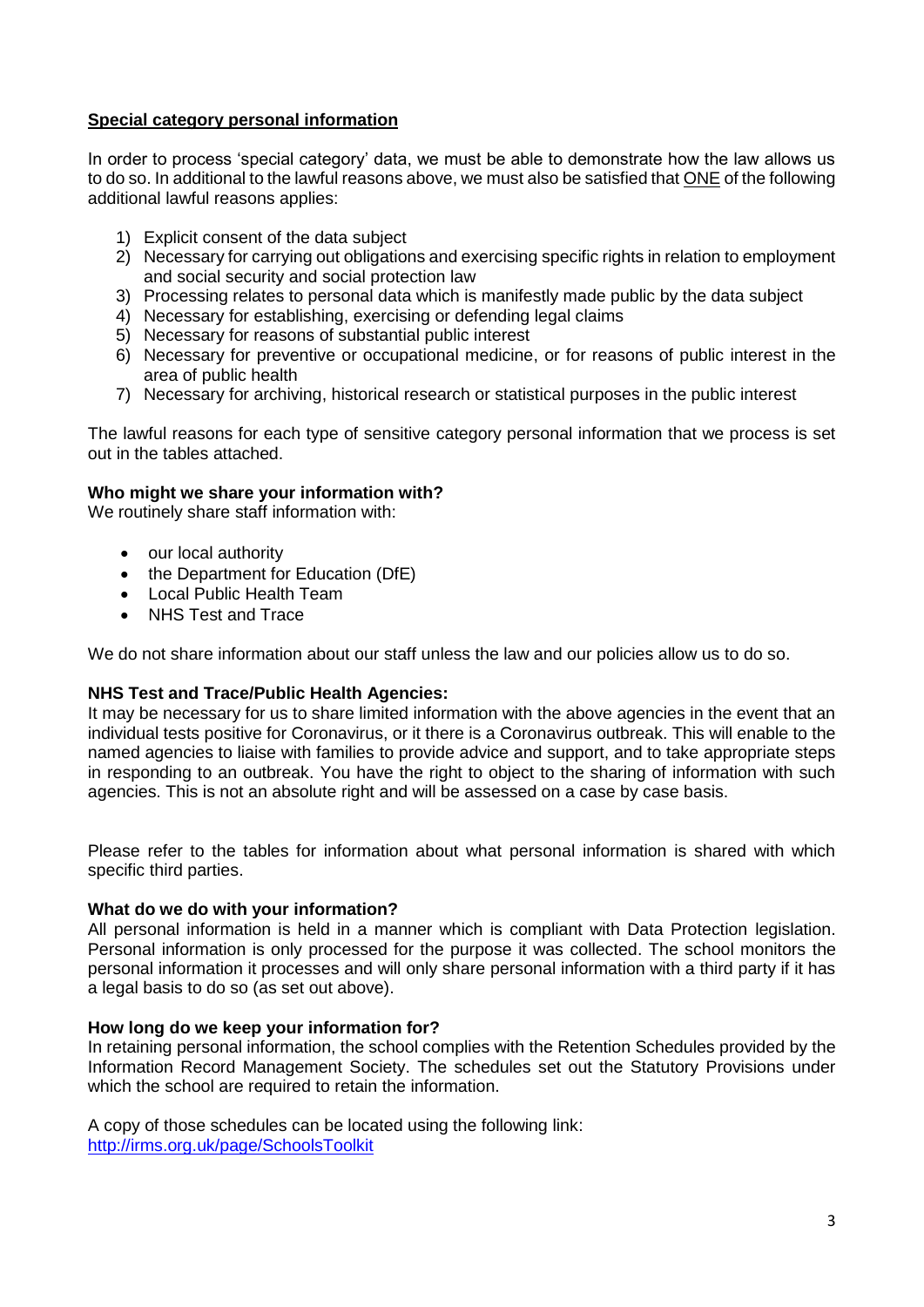## **Transferring data internationally**

 $\mathsf{l}$ 

Where we transfer personal data to a country or territory outside the European Economic Area, we will do so in accordance with data protection law.

## **What are your rights with respect of your personal information?**

Under data protection law, staff members have the right to request access to information about them that we hold. To make a request for your personal information contact the School Data Protection Officer at Warwickshire Legal Services via email at [schooldpo@warwickshire.gov.uk](mailto:schooldpo@warwickshire.gov.uk) or alternatively;

School Data Protection Officer Warwickshire Legal Services Warwickshire County Council Shire Hall Market Square **Warwick** CV34 4RL

## \*\***Please ensure you specify which school your request relates to**.

You also have the right to:

- object to processing of personal data that is likely to cause, or is causing, damage or distress
- prevent processing for the purpose of direct marketing
- object to decisions being taken by automated means
- in certain circumstances, have inaccurate personal data rectified, blocked, erased or destroyed; and
- claim compensation for damages caused by a breach of the Data Protection regulations

If you have a concern about the way we are collecting or using your personal data, you should raise your concern with us in the first instance or directly to the Information Commissioner's Office at <https://ico.org.uk/concerns/>

## **Review**

The content of this Privacy Notice will be reviewed September 2022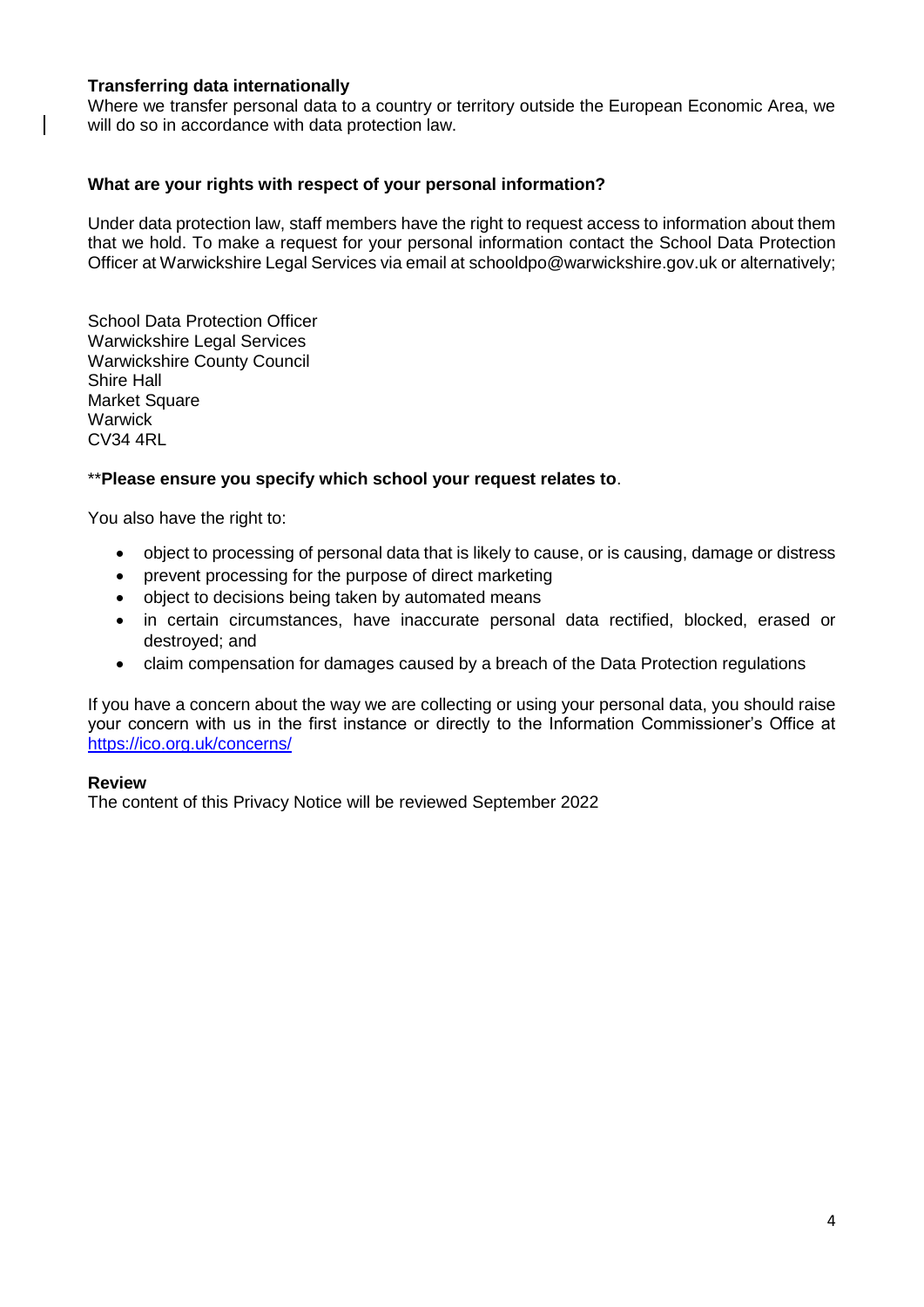**Table 1** – Personal information we are required to process to comply with the law:

| Information               | Relevant                             | Special       | Third Parties        | Lawful<br>for<br>reason |
|---------------------------|--------------------------------------|---------------|----------------------|-------------------------|
| <b>Type</b>               | legislation                          | Category-     | with whom we         | sharing                 |
|                           |                                      | additional    | share<br>the         |                         |
|                           |                                      | lawful reason | information          |                         |
| Staff information         | Education<br>Act                     |               | Secretary<br>of      | <b>Legal Obligation</b> |
| including                 | 2005, section 114                    |               | state, WCC,          |                         |
| personal details,         | and                                  |               | Disclosure<br>-&     |                         |
| NI number, DBS            | accompanying                         |               | <b>Barring</b>       |                         |
| checks,                   | regulations                          |               | <b>Services</b>      |                         |
| qualifications and        |                                      |               |                      |                         |
| right to work in<br>UK.   |                                      |               |                      |                         |
| <b>School Workforce</b>   | Education<br>Act                     |               | <b>DFE</b>           | Legal Obligation        |
| census including          | 2005, section 114                    |               |                      |                         |
| staff<br>personal         | and                                  |               |                      |                         |
| details                   | accompanying                         |               |                      |                         |
|                           | regulations                          |               |                      |                         |
| <b>Schools</b>            | Education<br>Act                     | Consent       | <b>DFE</b>           | Legal Obligation        |
| workforce census          | 2005, section 114                    |               |                      |                         |
| - staff ethnicity         | and                                  |               |                      |                         |
|                           | accompanying                         |               |                      |                         |
|                           | regulations                          |               |                      |                         |
| <b>Accident Records</b>   | Reporting<br>of                      |               | Health &             | <b>Legal Obligation</b> |
|                           | injuries, diseases                   |               | Safety<br>Executive& |                         |
|                           | dangerous<br>and<br>occurrences 2013 |               | LA safety            |                         |
|                           | <b>RIDDOR</b>                        |               | team                 |                         |
| <b>Individual Staff</b>   | Health & Safety at                   |               | <b>Not</b><br>shared |                         |
| Health & Safety           | Work Act 174 &                       |               | externally           |                         |
| <b>Risk</b>               | accompanying                         |               |                      |                         |
| Assessments &             | legislation                          |               |                      |                         |
| <b>PEEP</b>               |                                      |               |                      |                         |
| Qualifying                | Education<br>Act                     |               | Chief                | Legal Obligation        |
| complaint                 | 2005 section 11B                     |               | Inspector            |                         |
| information               |                                      |               |                      |                         |
| Verification<br><b>of</b> | Immigration,                         |               | LA                   | Legal Obligation        |
| right to work in          | Asylum<br>and                        |               | <b>OFSTED</b>        |                         |
| <b>UK Single Central</b>  | Nationality<br>Act                   |               |                      |                         |
| Record                    | 2006 section15                       |               |                      |                         |

**Table 2** – Personal information we are required to process as it is necessary to protect someone's vital interests

| Information<br><b>Type</b>                                    | Special Category<br>$\blacksquare$<br>additional<br>reason              | Third Parties<br>lawful whom we share the<br>information | with   Lawful<br>for<br>reason<br>sharing |
|---------------------------------------------------------------|-------------------------------------------------------------------------|----------------------------------------------------------|-------------------------------------------|
| Medical conditions &<br>staff<br>emergency<br>contact details | for<br>Necessary<br>preventative/<br>occupational<br>medicine           | Medical staff                                            | <b>Vital Interest</b>                     |
| <b>Medical Information</b>                                    | Necessary to protect<br>vital interests of the<br>subject<br>data<br>or | Medical staff                                            | Vital Interest                            |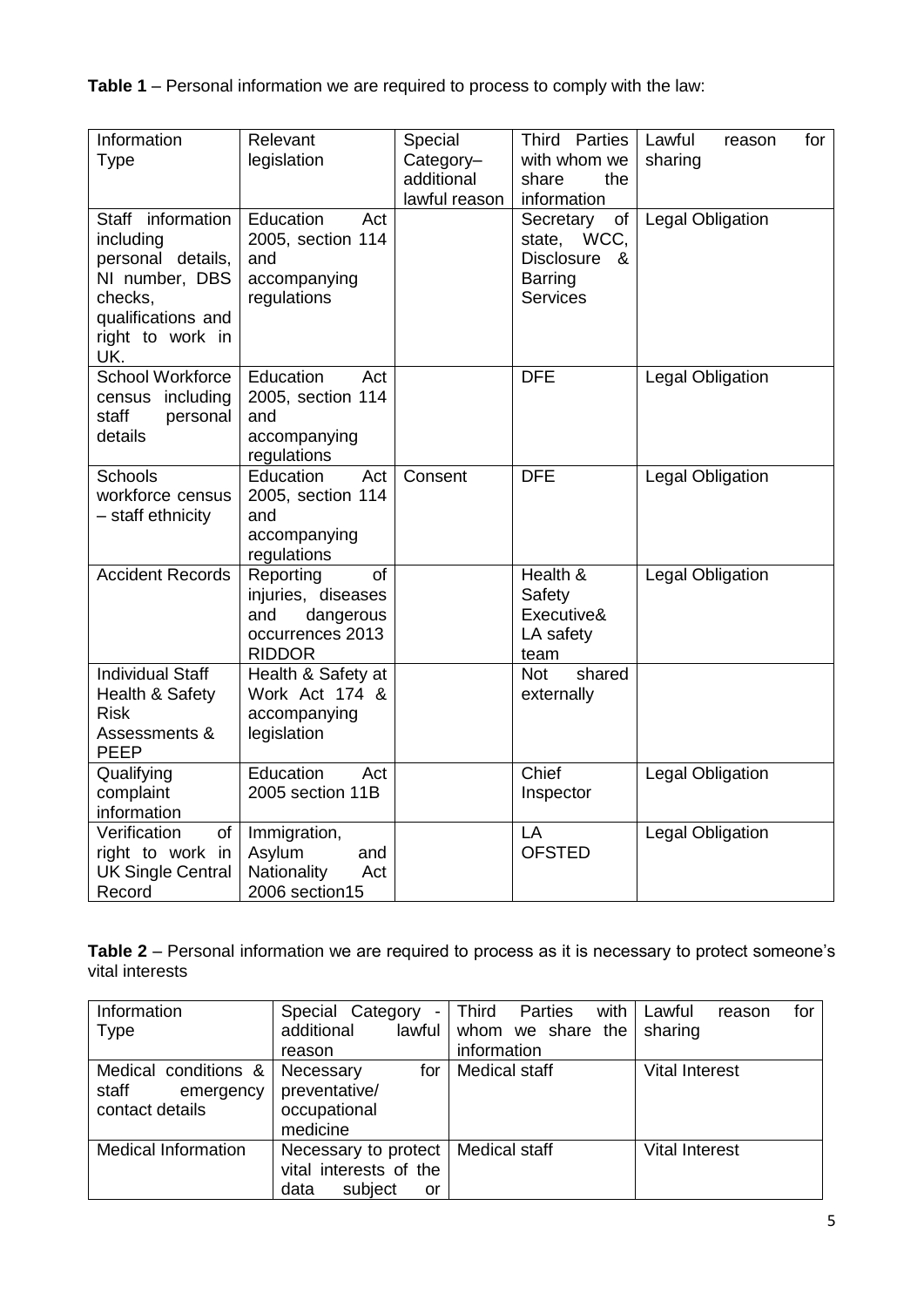|                                      | another<br>person<br>where the<br>data<br>subject is physically<br>or legally incapable<br>of giving consent or<br>necessary<br>preventative/<br>Occupational<br>medicine  |                      |                       |
|--------------------------------------|----------------------------------------------------------------------------------------------------------------------------------------------------------------------------|----------------------|-----------------------|
| Religious belief                     | Necessary to protect<br>vital interest of the<br>data subject or<br>another person<br>where the data<br>subject is physically<br>or legally incapable<br>of giving consent | Medical staff        | <b>Vital Interest</b> |
| <b>Staff Dietary</b><br>requirements | Necessary for<br>preventative/<br>Occupational<br>medicine                                                                                                                 | <b>Medical staff</b> | <b>Vital Interest</b> |

**Table 3 -** Personal information we are required to process with the consent of the individual to whom that information 'belongs'

| Information Type                             | Special<br>Category<br>$\overline{\phantom{0}}$<br>additional lawful reason | Third Parties with whom<br>we share the information                                             | Lawful<br>sharing | reason | for |
|----------------------------------------------|-----------------------------------------------------------------------------|-------------------------------------------------------------------------------------------------|-------------------|--------|-----|
|                                              |                                                                             |                                                                                                 |                   |        |     |
| Staff email<br>address and<br>mobile numbers |                                                                             | Other members of staff                                                                          | Consent           |        |     |
| Photographs                                  |                                                                             | Press/Media,<br>Local<br>school<br>Newsletter,<br>website, Twitter, Internal<br>school displays | Consent           |        |     |

**Table 4 -** Personal information we are required to process because it is necessary to do so in order to perform a public task

| Information Type                                                          | Special<br>Category<br>additional<br>lawful<br>reason     | Third Parties with whom<br>we share the information | for<br>Lawful<br>reason<br>sharing |
|---------------------------------------------------------------------------|-----------------------------------------------------------|-----------------------------------------------------|------------------------------------|
| Attendance<br>staff<br>records at<br>training                             |                                                           | <b>OFSTED</b>                                       | Public task                        |
| Staff<br>personal<br>characteristics ie<br>religion, gender,<br>ethnicity | consent                                                   | LA                                                  | <b>Public Task</b>                 |
| Medical<br>Conditions                                                     | Necessary for<br>preventative or<br>occupational medicine | Medical staff                                       | <b>Public Task</b>                 |
| Covid<br>Result<br>0f<br>19 Testing                                       | Necessary for reasons<br>of public health                 | Public Health NHS Test<br>and Trace                 | <b>Public Task</b>                 |